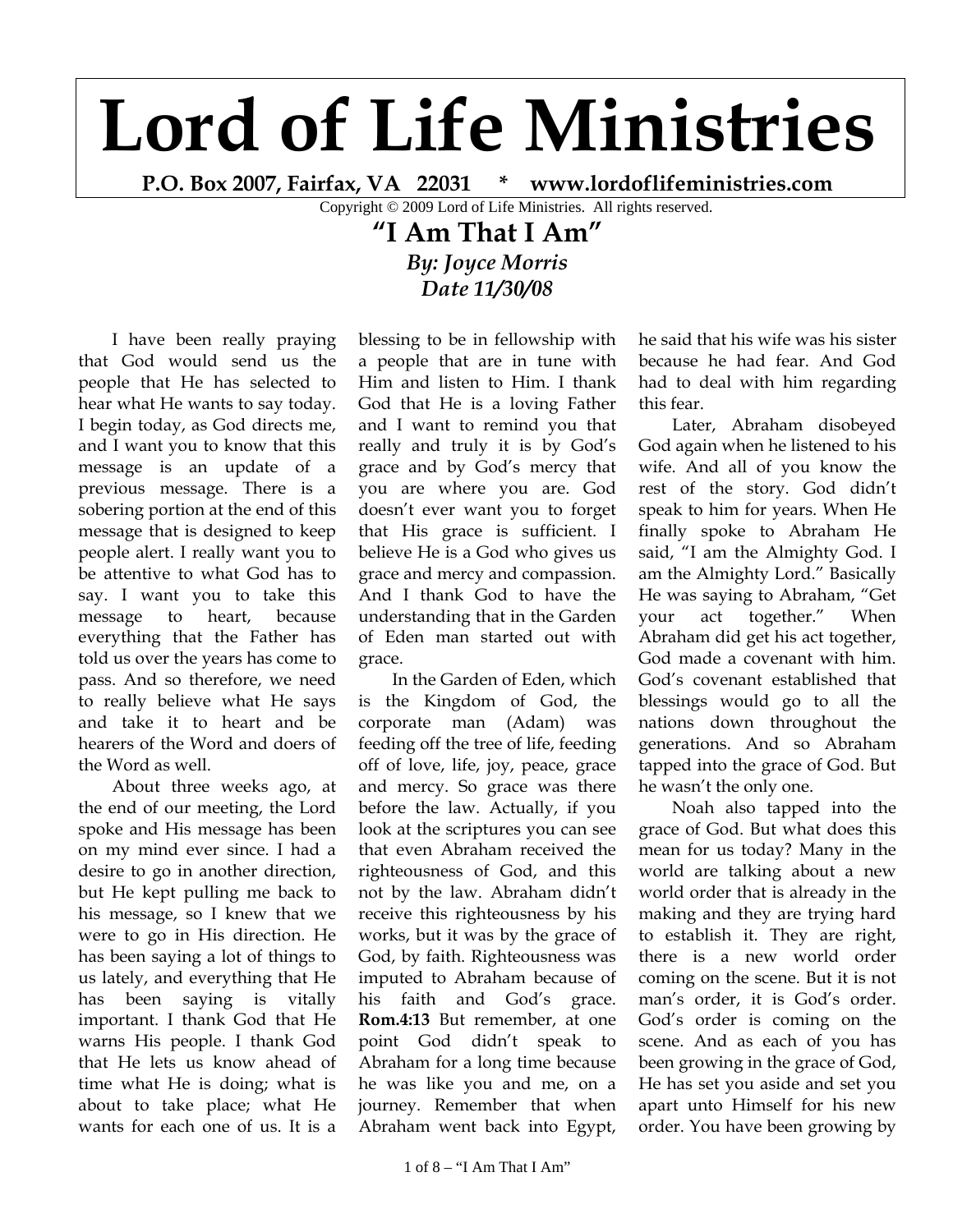the Grace of God and yielding to Him and by being obedient, and He has pulled you out of the world. Just like Moses on the back side of the desert, God has been training you, establishing you, setting you apart unto Himself. And for what? For your needs? No! For Him and for His people. And so it is by the grace of God that you grow, just like Noah.

It is also by the grace of God that your heart is being established in Him. So every change that takes place in your mind, it's by God's grace. When Christ went to the cross, He brought grace and mercy to all mankind - past, present and future. And so now, because of what Jesus Christ did on the cross, grace was issued through all the blessings of Abraham upon all of us, the heathen, the Gentiles, the whole world. Now we are able to partake of the blessings of Abraham because Christ went to the cross for every individual. Because of what He issued in, we don't go about establishing our own righteousness.

**Phil. 3:6** Paul confirmed this when he prayed that at the coming of the Lord, he wanted to be found in the righteousness of Christ, rather than his own. I tell you, this is the day that you need to have more faith in Christ's works than your own. Let me say that again. God wants you to have more faith in His works than you have in your own. Even though you are His workmanship and He works through you, yet it is still Him doing the work. If you are doing things right, all you are doing is yielding to His direction.

So the bottom line is: God gets all the glory.

The title of the message today is, "I Am That I Am." The Lord gave me this title when I was reading the second chapter of Isaiah a few weeks ago. He let me know some things that are getting ready to happen and you will soon understand why we are ministering on this subject today. The Lord also spoke using this title at the end of one of our meetings recently and I will never forget it. At the end of that meeting He said, "The I Am is getting ready to stand up in His sons, and the I Am will deliver His people out of bondage and bring them out of Egypt, out of the world, and set them free." God is getting ready to free those that have obeyed Him, that are yielding to Him, that love Him and know the importance of what they are called for.

You need to keep in mind that The I Am is getting ready to stand up once again. Now we know that when He stood in the time of Moses the whole world saw it. The whole world saw it, and I want you to get hold of this today, God did it by using just one man! Today He is preparing a group of people, not just one man, that are His forerunners. He has always had a remnant; He has always been working on a people to accomplish his purposes. So you are His forerunners being established by grace through this deliverance ministry. God is getting ready to raise us up to another realm, a higher realm of deliverance.

I can remember when the Lord used this body, when we were in the charismatic movement and we first came into the Kingdom of God. For 10 years the Lord used us to minister to people and He delivered people many times, but it was on a lower level of deliverance. You should understand that there are different levels of authority and of deliverance. God used us to cast out spirits, lay hands on the sick and to perform many other things in His Name, but He also told us that there is a higher realm. This is the realm of love which we eventually came into.

Now this doesn't mean that other levels are wrong. They all have their purposes in God and they are where they are. But in order to be effective, to move us into His highest realm, God exerts His authority, His power, His anointing. So, the more authority you want or the more anointing that you want, the more you have to submit to the one that has the authority and the anointing. The more you submit to Him and the more you let Him rule and take possession over you, the more He can flow out of you to minister to His people.

**Isaiah 2:2**, The time is coming where there will be a people who will live in the presence of the Lord, walk in the presence of the Lord and allow God to have His way in their lives. These are the forerunners I spoke about earlier. There are also going to be some who will say, "Let us go up to the mountain of the Lord and learn the ways of our God." These people will not only learn the ways of God, they will also walk in His path. And so there will be a people that will walk in the path of the Lord.

God spoke and reminded me at this point that, "It takes His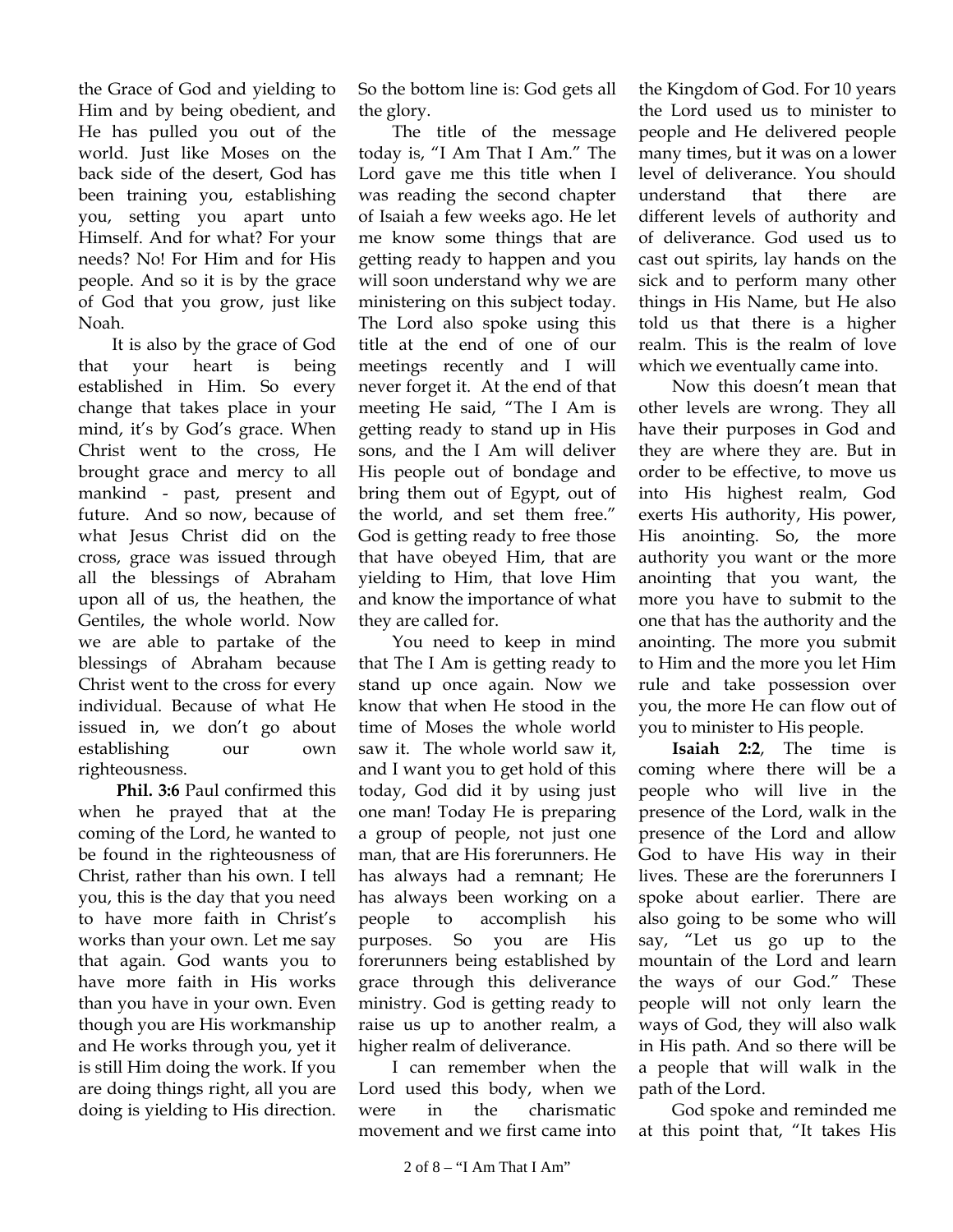great judgment in order to deliver His people out of bondage." As an example, if you look at **Exodus 9:13-16**, the only way that God could get Israel out of bondage was through judgment. In this scriptural lesson, Egypt represents the world. It is a type and a shadow of the world. The Israelites lived in this world, they lived under their taskmasters, which is under the letter of the law and included religion. The Israelites were in bondage for 400 years and then God began to hear their cry.

Just as He heard the Israelites a long time ago, God is now hearing the cries of people all over the world. There are some people who are very dissatisfied with where they are and they are crying out to God. And as time passes, there are going to be even more people crying out because things will get worse before they get better. In order to understand this, you have to understand God's purpose. His purpose during the time of Egypt was that every judgment that He issued paved the way for a great exodus to deliver His people out of bondage. This was done so that He would have a people that would worship him in spirit and in truth - and so that the whole world would know that He was the Almighty God, the Great I Am.

This is what is happening today. The I Am is beginning to raise up in His sons and take over, to really bring forth what He wants to in this hour. And I am excited about this.

I am also amazed that God used Moses and Aaron to help three million people come out of bondage. Notice that He didn't use 300 people, 30 people or even 3 people to bring the Israelites out of bondage. Do you know why? It is because God does not use great numbers to accomplish his purposes. If He used great numbers of people to accomplish His purposes, everyone involved would think that they did it. No, God does things so that everyone will know that He did it, that He alone is to be exalted. And this is the day that He will be exalted.

**Isaiah 2:11** addresses God dealing with those who have ego and pride. He starts with the cedar trees because judgment begins in the house of God. Who are the cedar trees and why does God start with them? The cedar trees are the sons of God and He starts with them because He has to start at the top with his judgment. This is why some of God's sons are going through trials right now. He begins with the top then He proceeds to work next on the body of Christ. And praise God, because you know what? His judgments are good because and they deliver you and set you free from bondage. Anything that has hindered you or caused you to not allow Him to be who He is through you is being removed. Notice, He is not taking any good thing away from you, He is only removing the bad things. Do you understand that? It is by His grace and mercy that God wants to bring these changes into our lives, and it is all good. The fire of the Lord is all good; it delivers you and sets you free. But there is a part of you that wants to block the Lord from fully operating in you.

This part is the soul and the soul is very afraid of complete deliverance. It is afraid because

this deliverance represents a radical change, a change from death to life. By this I mean a change from being in love with the very thing that is destroying you to being in love with life itself. Our individual souls are so afraid of this change, that it even impacts the soul of the body of Christ. So what God says is, "Okay, you don't want change? Then what I've going to do is to deal with the very thing that you love the most to humble you, because that is the thing that is destroying you." And then the trial begins, the process of change begins, all within the Great I Am's timing. And do you know what? Here I have been watching something very interesting happen. I have been watching God speed up this process with people. Now why, you say, is God speeding up the process of humbling people? The answer is simple: God allotted only so much time in His plan of deliverance and He doesn't have as much time to usher in His order anymore. That's why He is stepping everything up and delivering and releasing His sons really fast.

So you know those things that you have been waiting a long time for? They are going to happen so quickly that you won't even know what hit you! You are going to wake up one morning and find yourself out of bondage, released and delivered. And you won't even care about the things that you used to care about, you won't worry about the things that you used to worry about, you won't think about the things that you used to think about. You will also not be afraid of the things that you used to be afraid of. You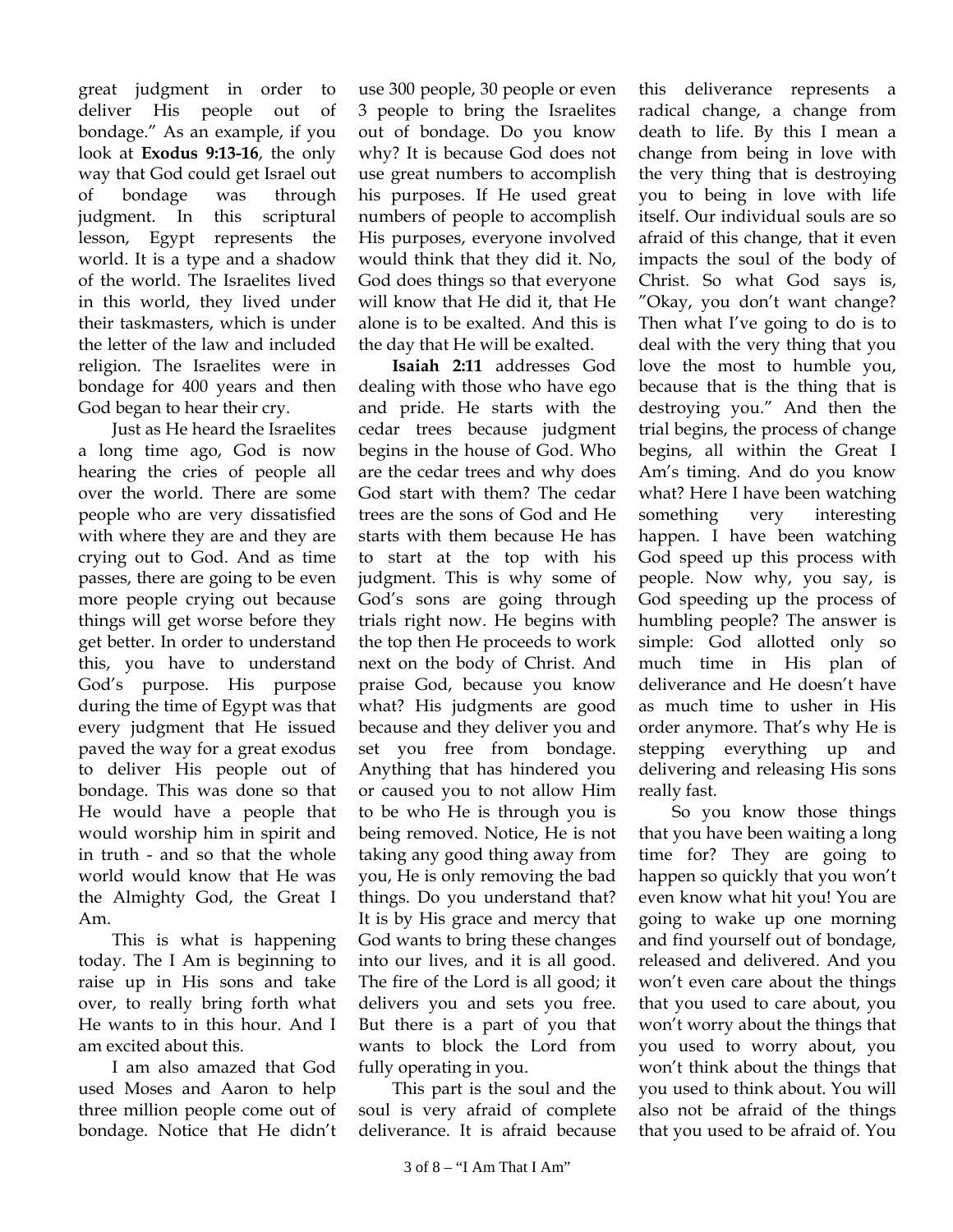are coming into a place where trusting Him completely is all you know because you understand Him better. This complete trust is vitally important. Because if you don't completely trust him at this point, then the Lord will say, "You know, you still have little more fear in you, so let Me consume that." Now when you do trust Him, you stay in His rest and peace. You don't see and hear things the same way because you are relying only on His eyes and ears. This is exactly what He wants at this hour, so please listen to what He has to say today.

I have been really crying out to God these past three weeks. And, as always, in due time God began to move. He began to take those He had on the back side of the desert, those who have felt sometimes as if they were all alone, He began to take them and move them closer to Him. These are the same people that murmur and complain saying, "You know, I don't have a life." Well, yes, you do have a life. You have a life in Him and you must realize that He has been separating you unto Himself. As a result, some of you have lost your family, some of you have lost your best friends. The reason why God is doing this is so that He can train you to be His shepherds, to be His deliverers. But you can't be a shepherd or a deliverer until you yourself are delivered. You can't be used until God changes you and brings you into the place where He wants you. This is why the Father has been working on you and also why you have been allowing him to have His way in your life.

Maybe you have sat here and been quiet, but God has been using you the whole time anyway. He has been using you to minister to the world and His creation, and He wants you to get a bigger picture of what He is doing. The life that you have is in Him and outside of Him there is no life. So even while you have been on the back side of the desert, He has been using you to accomplish His will and purpose. Remember Moses? Before he went to the back side of the desert, he saw the condition of the people. Now this is similar to the body of Christ in this age. The next time you go out, take the time to actually look at the people out there. When you do, you will see the fear in their eyes and the worries and concerns that they have. Some of them don't even know where they are going to live, they don't even know what the future holds for them. But you aren't like these people, not after God has made you one of His forerunners. God has told you what your future holds. You have security because your security is in Him.

Now as a forerunner, God might give you one of His sheep that He wants you to take care of. He might give you one sheep that you are to call every now and then, to check on and see if they are doing okay. This is because God wants to see just how faithful you are to that one little sheep that He puts in your path. If you are faithful in the little things, then He will respond by giving you much. God's goal is to line up what we are with what He has called us to be and what He is going to be doing through us. This is so we, like Moses, can

minister to His people and release them out of bondage through Christ.

The time is coming when the whole body of Christ will be crying out to be released from the bondage of religion. God has seen this and He is already moving. There are many, many forerunners who are drawing closer to the Lord now, because God has been interceding through a people for years to minister to the body of Christ. The Lord is preparing a people for what is about to happen in the world today. He hears the groaning of His creation and has decided that it is time to deliver His people out of bondage and bring them out of the world. Unfortunately, a lot in the body of Christ today is still in the world. They repeat the cycle of going to church on Sunday then going back into the world on Monday. But this isn't the case for the forerunners. God is pulling us out of the world and, through our experiences, allowing us to minister to others. We are *in* the world but not *of* the world.

Now when God told Moses that it was time for him to go back to Egypt to release His people, I know Moses was shaking in his sandals a little bit because he had killed an Egyptian. But you know, his brethren were still on his heart and this outweighed his fear. Just like Moses, for many of you the body of Christ has been on your heart. Your family has been on your heart. How many times have you prayed that people around you receive the joy and the peace that can only come from experiencing the presence of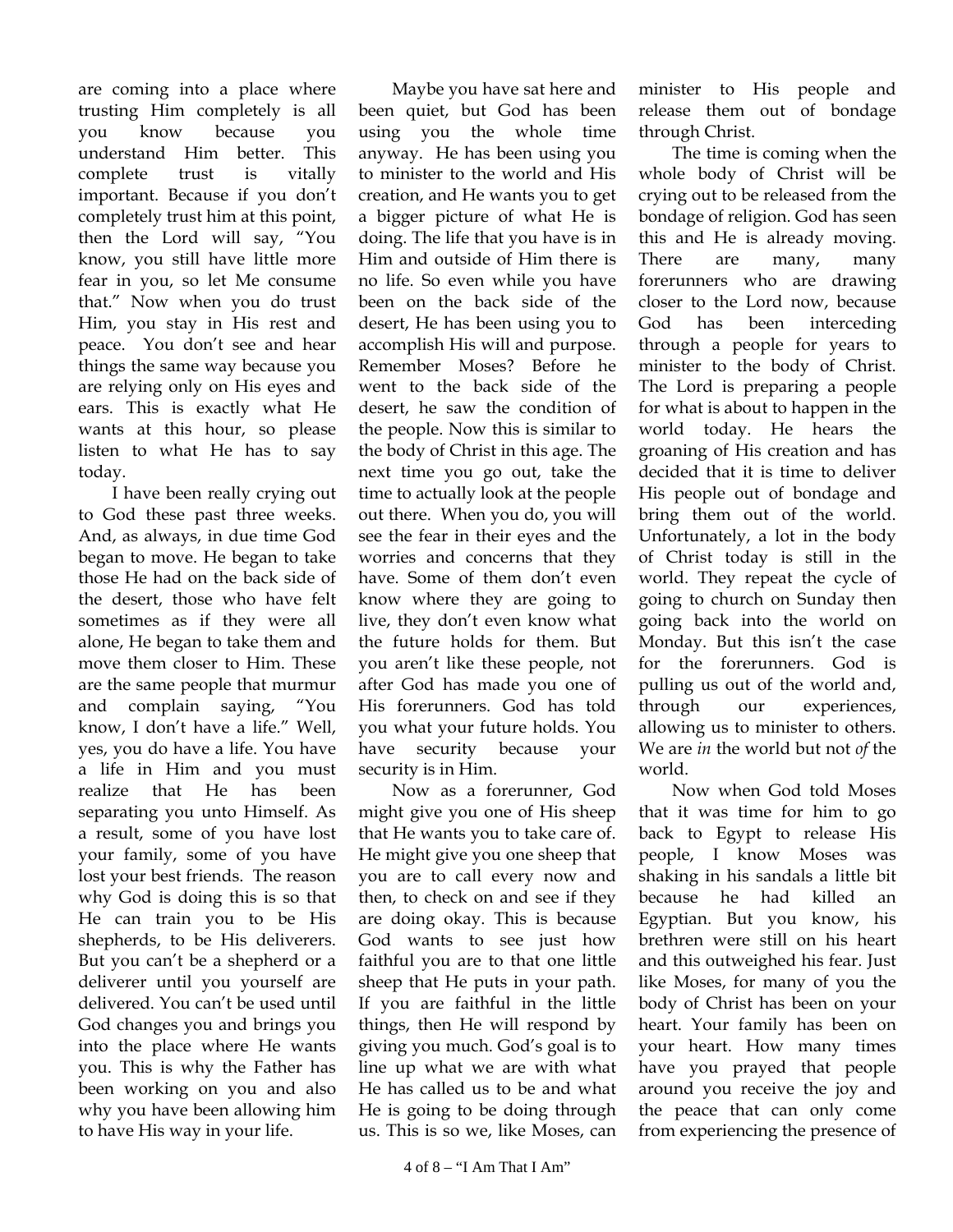God? You want everyone to have it. But you also know that there is a price that you have to pay for it. You know this and so did Moses. So when God told Moses to go back, Moses said, "God, who am I going to say sent me? They are not going to believe me. I've been on the back side of the desert here for 40 years. They are not going to believe anything I say."

Now there are going to be a lot of people who aren't going to believe a word you say when you begin talking to them either. But you are not to look for respect from them. You know that your respect comes from the Father. That's who you look to.

Let's return to Exodus now. In **Exodus 2:23-24**, God heard the groaning of the Israelites. This can be compared to Romans Chapter 8 which describes how the whole creation is groaning for the manifestation of the sons of God. Creation is groaning that Christ will be fully manifested in you and me because they know that their deliverer will also come and release them from their bondage. **And the Lord responds to this groaning by saying in Exodus 3:7-9 that, "…I have surely seen the affliction of my people who are in Egypt and heard their cry by reason of their taskmasters; for I know their sorrows; 8 And I am come down to deliver them out of the hand of the Egyptians, and to bring them out unto a good land and a large, unto a land flowing with milk and honey;…Now therefore, behold, the cry of the children of Israel is come unto me: and I have also seen the oppression wherewith the Egyptians oppress them."** Then,

as now, God saw oppression and He had a solution.

So when Moses asked, "What shall I tell them is the name of Him who sent Me?"And God responded, **"I AM THAT I AM: and He said, Thus shalt thou say unto the children of Israel, I AM hath sent Me unto you."** So once again God is the solution. He is saying that He will be rising up in His sons and that He is the same yesterday, today and tomorrow because He does not change. So get hold of this: there is no recession in the Kingdom of God; there is no lack of money in the Kingdom of God; there is no lack of anything good in the Kingdom of God. This is because God is all-sufficient and everything that He is summed up in His many names.

Everyone remembers that Jesus said, "I am the way, I am the truth, I am the life." By this He means He is full of grace and full of truth, and the more you become one with Him, the more you become like Him. You have to understand that the throne of God is in you. This is so you can come boldly to the throne of God to find grace and mercy in time of need. God wants you to be ready to be merciful and to be graceful. In fact, the Bible says that every word that comes out of your mouth should be full of grace. Have you been full of grace when you have been talking about your enemies or when you have been talking to your enemies? Remember you are supposed to speak this way at all times. Why? Because you have the kingdom of God within you! Instead of allowing your circumstances to influence you, you should be

influencing your circumstances. Everyone needs this.

Now if everyone in our country had this grace and mercy, we would be living differently. Instead the United States is in bondage. But God had to let this to happen because when He moves to resolve things, it will impact the whole world based on the U.S. position in the world. His moves will be a sign to the entire world, and it will bring a change to the entire world as well.

God used Moses as He moved against Egypt. He gave Moses a rod, which was used to issue in His judgments. The Israelites were not delivered quickly though. God's judgments started out small, and then increased. The final judgment was the one that released the Israelites, and it was the hardest blow to the Egyptians. This demonstrates that in order to bring about His deliverance, God's change comes through His correction. This is God's way and this is a part of His love, as painful as it is sometimes. Now a lot of people just can't believe that God is this way. But you know what? If He isn't correcting you, then you are not His son. The Bible clearly states that He chastens those whom He loves. Now God gave the United States a responsibility, one that it didn't honor, so unfortunately now is the time for His correction. **Heb. 12:11** 

Now during one of Moses' talks with God, God told Moses to put his hand where his heart was. Moses did this and it came out as leprosy, unclean. Notice how God gave Moses an anointing and authority - even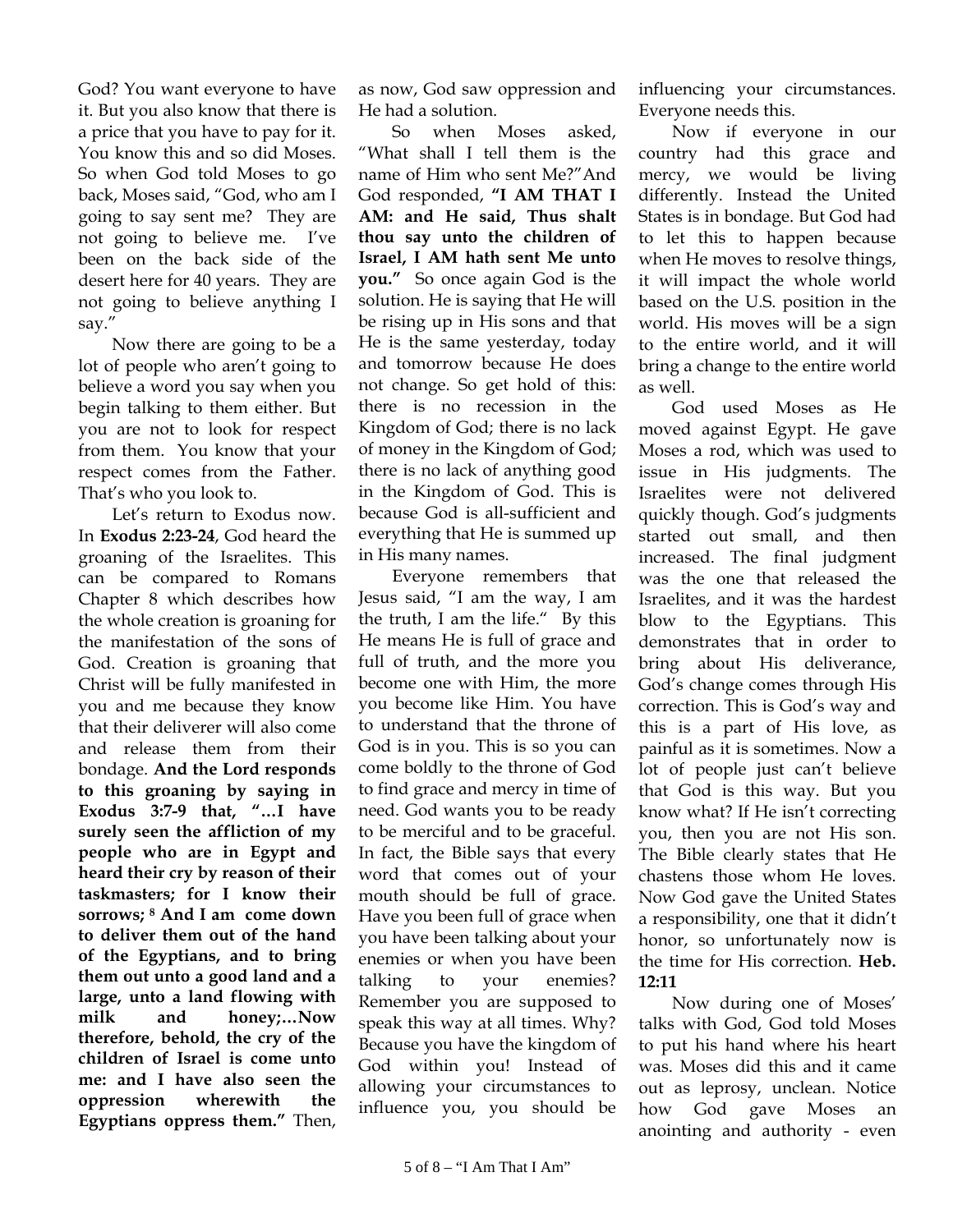though his heart hadn't changed yet? And you better believe God has done the same for you – without considering how good or how great you were. Now Moses' hand in this passage represents the works of God. When God decides to change your heart, He does so because you are willing to allow Christ to change your mind and your thinking so that He can use you for His glory.

Moments later, God told Moses, "Put your hand back in again." And when Moses took his hand out, it was clean. Next God told Moses, "Now, pick up the rod." And the rod had turned into a snake. This illustrates that when you and I walk in the flesh; when we live using our carnal minds; when we listen to other people and don't do what the Father wants us to; when we keep pleasing our souls and our flesh and our carnality, the consequences are that the rod and the authority become a serpent.

I learned this a long time ago through life lessons. God told me, "Joyce, nobody is more important than the anointing and the authority that I place upon them. So give up pleasing yourself, let it go." What God is saying is that He wants us to be as effective as possible. And in order for us to be as effective as possible, we have to allow Him to work through us. Now every time you disobey God, your heart hardens. Did you know that? Your heart hardens when you disobey God and another result is that it becomes harder to hear His voice. So the more you please yourself, the harder it is for Him to be effective. At one point in my past I said, "Lord, I am a yo-yo Christian. I will never make it. I

am up and down all the time." And He spoke to me with a ringing in my ears and He said, "You know what? It is going to be My grace and My mercy that is going to complete you. I am the author and the finisher of your faith." I responded, "Okay, thank you, Jesus."

Remember, we learn through the knots and twists in life and we overcome these things with His grace and mercy. You know, I would rather suffer doing what's right than suffer doing what's wrong. Today, there are a lot of people out there suffering because they have disobeyed God. They live in the flesh and they can't understand why nothing is going right for them. But there are also people who are undergoing trials because they are obeying God and because they are coming out of the world. Now when you begin to come out of the world, expect to be tested. Expect people to complain about you and to not want to have anything to do with you. And, even though this is painful to realize, expect some of these people to be those closest to you, some of your own family members. I remember as I began coming out of the world, the Lord tested me with my family, beginning with my mother. He also tested me with my father. But after these tests, I always got blessed. And guess what? Those that God used to test me, they got blessed, too! This is just one of the benefits of coming out of the world and allowing the Father to work through you.

In the Old Testament, you had to really be in obedience to God in order to get a blessing. This is considered operating under the law of the letter. Now the law of the letter is contrasted by the law of life, which means you obey God because you want to, not because you have to. That is the difference between the law of the letter and the law of life. Nowadays, you see a lot of people attempting to obey God because they want to get a blessing. But this isn't and shouldn't be your focus. You are obeying God because you love Him; it's not about getting a blessing. It's about who He is, which is the great I Am, and your relationship with Him.

When you start walking in His way, then you become the way for others. You see, that's what Moses had to become. He had to become the way for others before he went back to get them out of bondage. Now becoming the way is not the final step. Jesus also said, "I am the truth," and the more truth that you know, then the more truth that you become. There are people who go around acting like they are so righteous, that they actually look down on others. I am here to tell you that you can't pretend the truth, you can't make believe the truth, you can't masquerade the truth. The truth is real, it is genuine, and it is pure. Now you can know all the scriptures and all the right words to say, but this isn't the whole truth. Knowing the truth and living the truth for the sake of the Kingdom is existing in the whole truth. And as you become the whole truth, God demonstrates, His name, I AM, will be a memorial to all generations. **Chapter 9 of Exodus** demonstrates how God works when He wants to deliver His people and how important it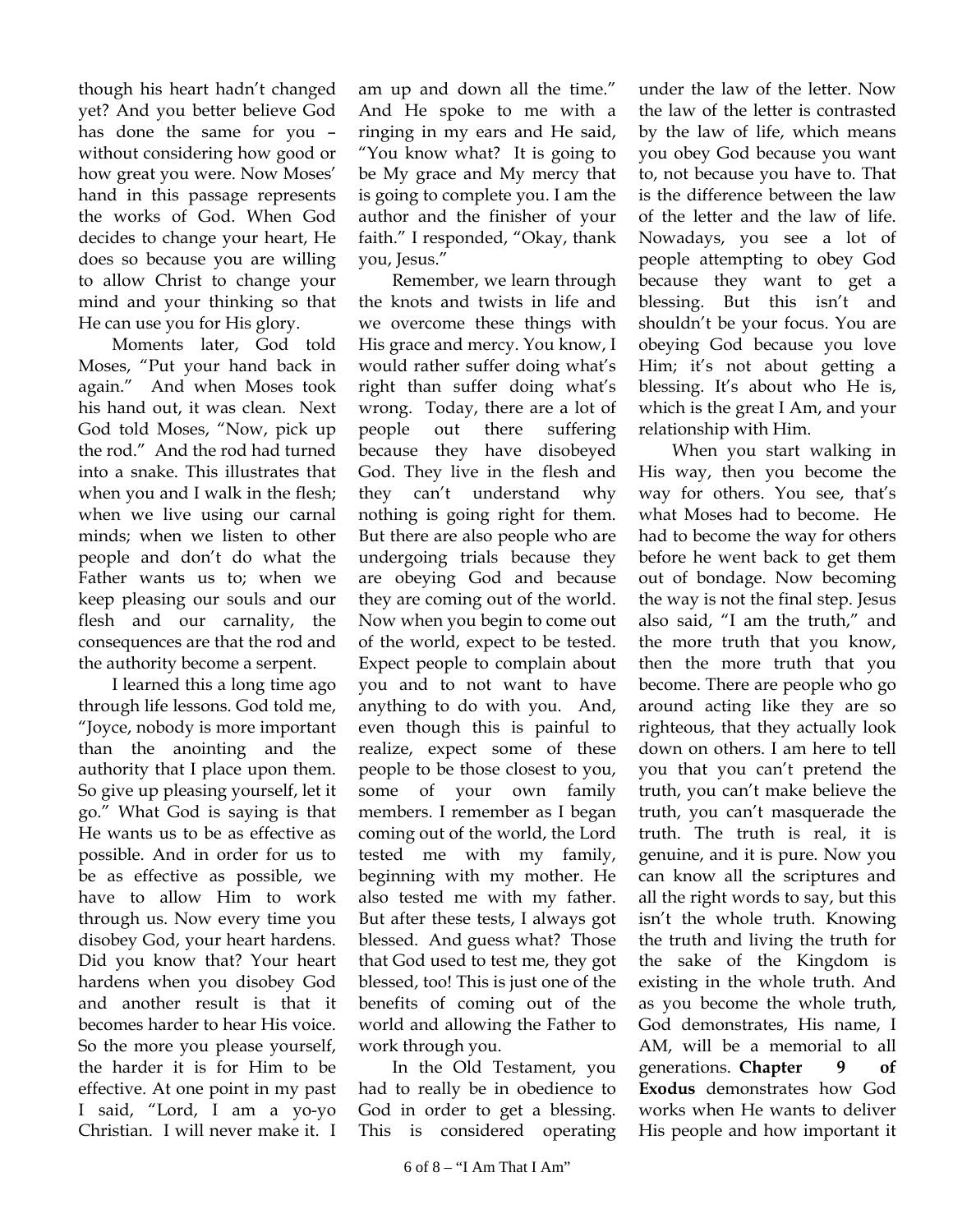is for His people to worship Him in spirit and in truth. **Verse 13** begins with, **"And the Lord said unto Moses, rise up early in the morning..."** Now I need to say here, as an example of His consistency, that this is exactly what God told us 20 years ago. He told us to rise up, separate ourselves and help Him free His people so that they may serve Him. He told us, just like He told Moses beginning in **verse 13**, to tell the Pharaoh of this age (which is religion), **"…Thus saith the Lord God of the Hebrews, Let my people go that they may serve me. 14 For I will at this time send all my plagues upon thine heart, and upon thy servants, and upon thy people; that thou mayest know that there is none like me in all the earth. 15 For now I will stretch out my hand, that I may smite thee and thy people with pestilence; and thou shalt be cut off from the earth. 16 And in very deed for this cause have I raised thee up, for to show in thee my power; and that my name may be declared throughout all the earth."** Notice that the end result is that God receives the glory, not anyone or anything else. One of the reasons that He raised up Pharaoh to his position was so that eventually the I Am would be declared throughout all the earth.

Just as it was with Pharaoh, the same will be true of Osama Bin Laden and everyone else like him: man won't be able to move against them until it is God's time. You need to know that sometimes the I Am raises people up, like Pharaoh and Judas, in order to push His anointed in the right direction. Remember everything was created by God

and for God, so even Pharaoh and Judas were suitable for His purposes.

Moses also serves as an excellent example of how consistent God is and this example is important to everyone who hears this message. The great I Am is preparing His sons to be used by Him. To further illustrate this, look at how Goshen was important to God's plans in the Bible. Goshen means drawing near to God, being set apart for God. And each of you has been invited to this place. Many months ago the Lord woke us up and said, "Speak to the people, tell them to draw near to Me." So this is the hour to draw near to God and to come out of Babylon, out of the systems of the world.

His voice is paving the way for deliverance of those in the bondage of religion. He is doing a work in the spirit for that right now. In this very body, God brought us out of holidays years ago. Now as a country, we celebrate Thanksgiving once a year, but as forerunners, we celebrate thanksgiving every day. In fact, the Father revealed to me a long time ago that when you allow the Feast of the Tabernacle to be established in your life then the fullness of God will take you over. So the Father is bringing a people to a place where they are allowing Christ to establish the Feast of the Tabernacle in them.

 God has an appointed time for everything. He is doing a work in you just like He did for Noah. During the flood, the same waters that were causing Noah's ark to rise were also destroying the flesh man and the imagination that was in his heart,

which is unbelief. Notice that Noah, one of God's forerunners, was safely in the ark while all this was going on. Today, God has been pouring out His waters of understanding upon you and me. The more you understand about God and the more truth you have, the more you ascend in Christ – just like Noah's ark rose with the waters. At the same time you are receiving understanding though, you are also being purged. This is to allow your mind to receive more truth in Christ. This purging elevates you above the worries of this world and the circumstances in your life. It is to bring you into a place of rest, which is life's version of Mt. Ararat. Mt. Ararat, for those who might not know, is the resting place of Noah's ark.

Some of you are not in this complete rest yet. The best way to tell if you are in complete rest is to look at the way you respond to difficult circumstances. If you respond badly, then there are still some areas that God needs to purge from you. If you respond well, then take comfort in the fact that you have a solid relationship with God. But don't take too much comfort here, because this doesn't mean that you are perfected. All too often, some of us take the understanding that God has given us, for granted. At this point, the I Am pulls back the waters and the dry earth appears, just like it did in Noah's experience. This is to make us thirsty again, to make us want more of God and His transforming power. So your goal should be to stay in Christ's rest and to allow Him to continue to transform your mind, along with its imaginations.